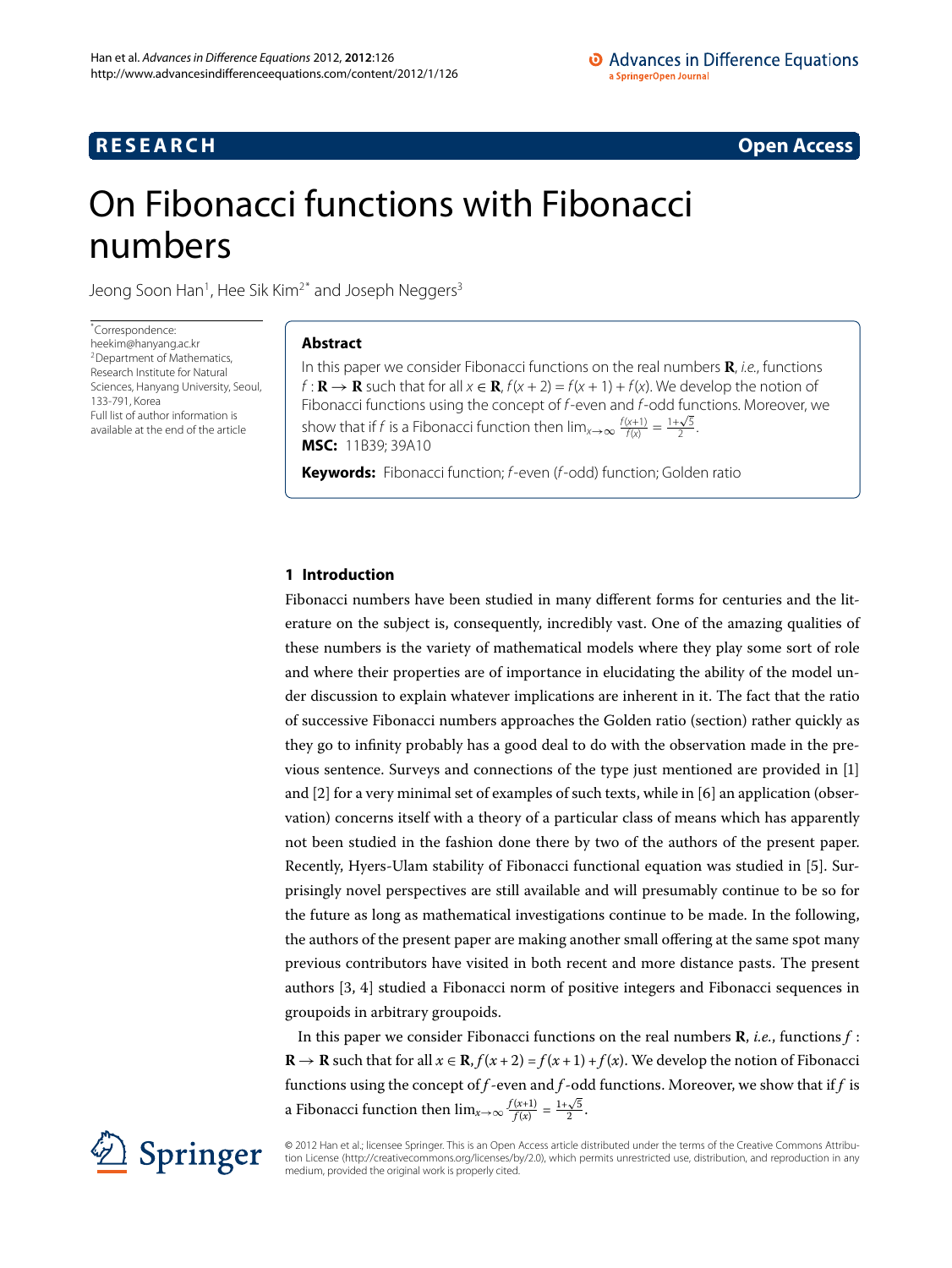### **2 Fibonacci functions**

<span id="page-1-1"></span>A function *f* defined on the real numbers is said to be a *Fibonacci function* if it satisfies the formula

$$
f(x+2) = f(x+1) + f(x)
$$
\n(2.1)

for any  $x \in \mathbb{R}$ , where  $\mathbb{R}$  (as usual) is the set of real numbers.

<span id="page-1-0"></span>**Example 2.1** Let  $f(x) := a^x$  be a Fibonacci function on **R** where  $a > 0$ . Then  $a^x a^2 = f(x + a)$ 2) =  $f(x+1) + f(x) = a^x(a+1)$ . Since  $a > 0$ , we have  $a^2 = a + 1$  and  $a = \frac{1+\sqrt{5}}{2}$ . Hence  $f(x) =$  $\left(\frac{1+\sqrt{5}}{2}\right)^x$  is a Fibonacci function, and the unique Fibonacci function of this type on **R**.

If we let  $u_0 = 0$ ,  $u_1 = 1$ , then we consider the *full Fibonacci sequence*: ..., 5, -3, 2, -1, 1, 0, 1, 1, 2, 3, 5, ..., *i.e.*,  $u_{-n} = (-1)^{n+1} u_n$  for  $n > 0$ , and  $u_n = F_n$ , the *n*th Fibonacci number.

**Example 2.2** Let  $\{u_n\}_{n=-\infty}^{\infty}$  and  $\{v_n\}_{n=-\infty}^{\infty}$  be full Fibonacci sequences. We define a func- $\text{tion } f(x) \text{ by } f(x) := u_{|x|} + v_{|x|}t$ , where  $t = x - \lfloor x \rfloor \in (0, 1)$ . Then  $f(x + 2) = u_{|x+2|} + v_{|x+2|}t =$  $u_{\left(\lfloor x\rfloor+2\right)} + v_{\left(\lfloor x\rfloor+2\right)}t = \left(u_{\left(\lfloor x\rfloor+1\right)} + u_{\left\lfloor x\right\rfloor}\right) + \left(v_{\left(\lfloor x\rfloor+1\right)} + v_{\left\lfloor x\right\rfloor}\right)t = f(x+1) + f(x)$  for any  $x \in \mathbb{R}$ . This proves that *f* is a Fibonacci function.

Note that if a Fibonacci function is differentiable on **R**, then its derivative is also a Fibonacci function.

**Proposition 2.3** Let f be a Fibonacci function. If we define  $g(x) := f(x + t)$  where  $t \in \mathbb{R}$  for  $any x \in \mathbf{R}$ *, then g is also a Fibonacci function.* 

<span id="page-1-3"></span>*Proof* Given  $x \in \mathbb{R}$ , we have  $g(x+2) = f(x+2+t) = f(x+t+1) + f(x+t) = g(x+1) + g(x)$ , proving the proposition.

For example, since  $f(x) = \left(\frac{1+\sqrt{5}}{2}\right)^x$  is a Fibonacci function,  $g(x) = \left(\frac{1+\sqrt{5}}{2}\right)^{x+t} = \left(\frac{1+\sqrt{5}}{2}\right)^t f(x)$  is also a Fibonacci function where  $t \in \mathbb{R}$ .

<span id="page-1-2"></span>**Example 2.4** In Example 2.2, we discussed the function  $f(x) := u_{x} + v_{x}$ , where  $t =$  $x - \lfloor x \rfloor \in (0,1)$ . If we let  $v_{\lfloor x \rfloor} := u_{\lfloor (x-1) \rfloor}$ , then  $f(x)$  is a Fibonacci function. We compute  $f(-6.1)$  and  $f(-5.9)$  as follows:  $f(-6.1) = f(-7 + 0.9) = u_{-7} + u_{-8}(0.9) = -5.9$  and  $f(-5.9) =$  $f(-6 + 0.1) = u_{-6} + u_{-7}(0.1) = -6.7$ .

**Theorem 2.5** Let  $f(x)$  be a Fibonacci function and let  ${F_n}$  be a sequence of Fibonacci num*bers with*  $F_0 = 0$ ,  $F_1 = F_2 = 1$ . Then  $f(x + n) = F_n f(x + 1) + F_{n-1} f(x)$  for any  $x \in \mathbb{R}$  and  $n \ge 2$ *an integer.*

*Proof* If  $n = 2$ , then  $f(x + 2) = f(x + 1) + f(x) = F_2 f(x + 1) + F_1 f(x)$ . If  $n = 3$ , then we have

$$
f(x+3) = f(x+2) + f(x+1)
$$
  
=  $F_2 f(x+1) + F_1 f(x) + F_1 f(x+1) + F_0 f(x)$   
=  $(F_1 + F_2) f(x+1) + (F_1 + F_0) f(x)$   
=  $F_3 f(x+1) + F_2 f(x)$ .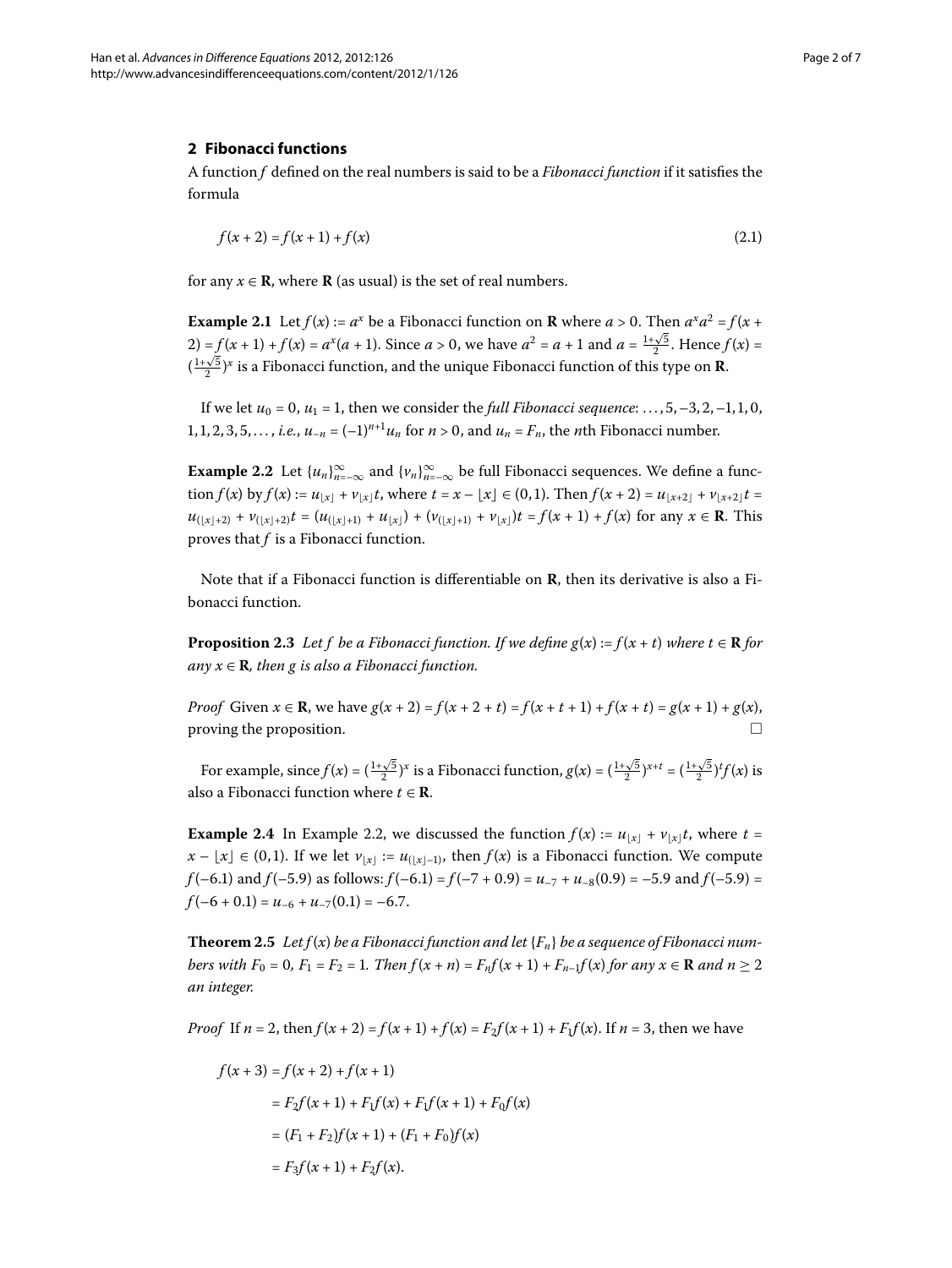If we assume that it holds for the cases of  $n$  and  $n + 1$ , then

$$
f(x + n + 2) = f(x + n + 1) + f(x + n)
$$
  
=  $F_{n+1}f(x + 1) + F_nf(x) + F_nf(x + 1) + F_{n-1}f(x)$   
=  $(F_{n+1} + F_n)f(x + 1) + (F_n + F_{n-1})f(x)$   
=  $F_{n+2}f(x + 1) + F_{n+1}f(x)$ ,

proving the theorem.

**Corollary 2.6** If  ${F_n}$  *is the sequence of Fibonacci numbers with*  $F_1 = F_2 = 1$ *, then* 

$$
\left(\frac{1+\sqrt{5}}{2}\right)^n = F_n\left(\frac{1+\sqrt{5}}{2}\right) + F_{n-1}.
$$
\n(2.2)

*Proof* As we have seen in Example 2.1,  $f(x) = (\frac{1+\sqrt{5}}{2})^x$  is a Fibonacci function. Let  $a := \frac{1+\sqrt{5}}{2}$ . By applying Theorem 2[.](#page-1-2)5, we have  $a^{x+n} = f(x+n) = F_n f(x+1) + F_{n-1} f(x) = F_n a^{x+1} + F_{n-1} a^x$ , proving that  $a^n = F_n a + F_{n-1}$ .

**Theorem 2.7** Let  $\{u_n\}$  be the full Fibonacci sequence. Then

$$
u_{\lfloor x+n \rfloor} = F_n u_{\lfloor x \rfloor + 1} + F_{n-1} u_{\lfloor x \rfloor} \tag{2.3}
$$

*and*

$$
u_{(\lfloor x+n \rfloor-1)} = F_n u_{\lfloor x \rfloor} + F_{n-1} u_{(\lfloor x \rfloor-1)}.
$$
\n(2.4)

*Proof* The map  $f(x) := u_{\lfloor x \rfloor} + u_{\lfloor (x \rfloor - 1)}t$  discussed in Example 2[.](#page-1-3)4 is a Fibonacci function. If we apply Theorem 2.5, then we obtain

$$
u_{\lfloor x+n \rfloor} + u_{(\lfloor x+n \rfloor-1)}t = f(x+n)
$$
  
=  $F_n f(x+1) + F_{n-1}f(x)$   
=  $F_n[u_{\lfloor x+1 \rfloor} + u_{(\lfloor x+1 \rfloor-1)}t] + F_{n-1}[u_{\lfloor x \rfloor} + u_{(\lfloor x \rfloor-1)}t]$   
=  $F_n[u_{(\lfloor x \rfloor+1)} + u_{\lfloor x \rfloor}t] + F_{n-1}[u_{\lfloor x \rfloor} + u_{(\lfloor x \rfloor-1)}t]$   
=  $[F_n u_{(\lfloor x \rfloor+1)} + F_{n-1} u_{\lfloor x \rfloor}] + [F_n u_{\lfloor x \rfloor} + F_{n-1} u_{(\lfloor x \rfloor-1)}]t,$ 

proving the theorem.

**Corollary 2.8** *If*  $n \geq 2$ *, then* 

$$
F_{\lfloor x+n \rfloor} = F_n F_{\lfloor x \rfloor + 1} + F_{n-1} F_{\lfloor x \rfloor} \tag{2.5}
$$

*and*

$$
F_{(\lfloor x+n \rfloor -1)} = F_n F_{\lfloor x \rfloor} + F_{n-1} F_{(\lfloor x \rfloor -1)}.
$$
\n(2.6)

**Corollary 2.9**  $F_{n+2} = F_n F_3 + F_{n-1} F_2$ .

 $\Box$ 

<span id="page-2-1"></span><span id="page-2-0"></span> $\Box$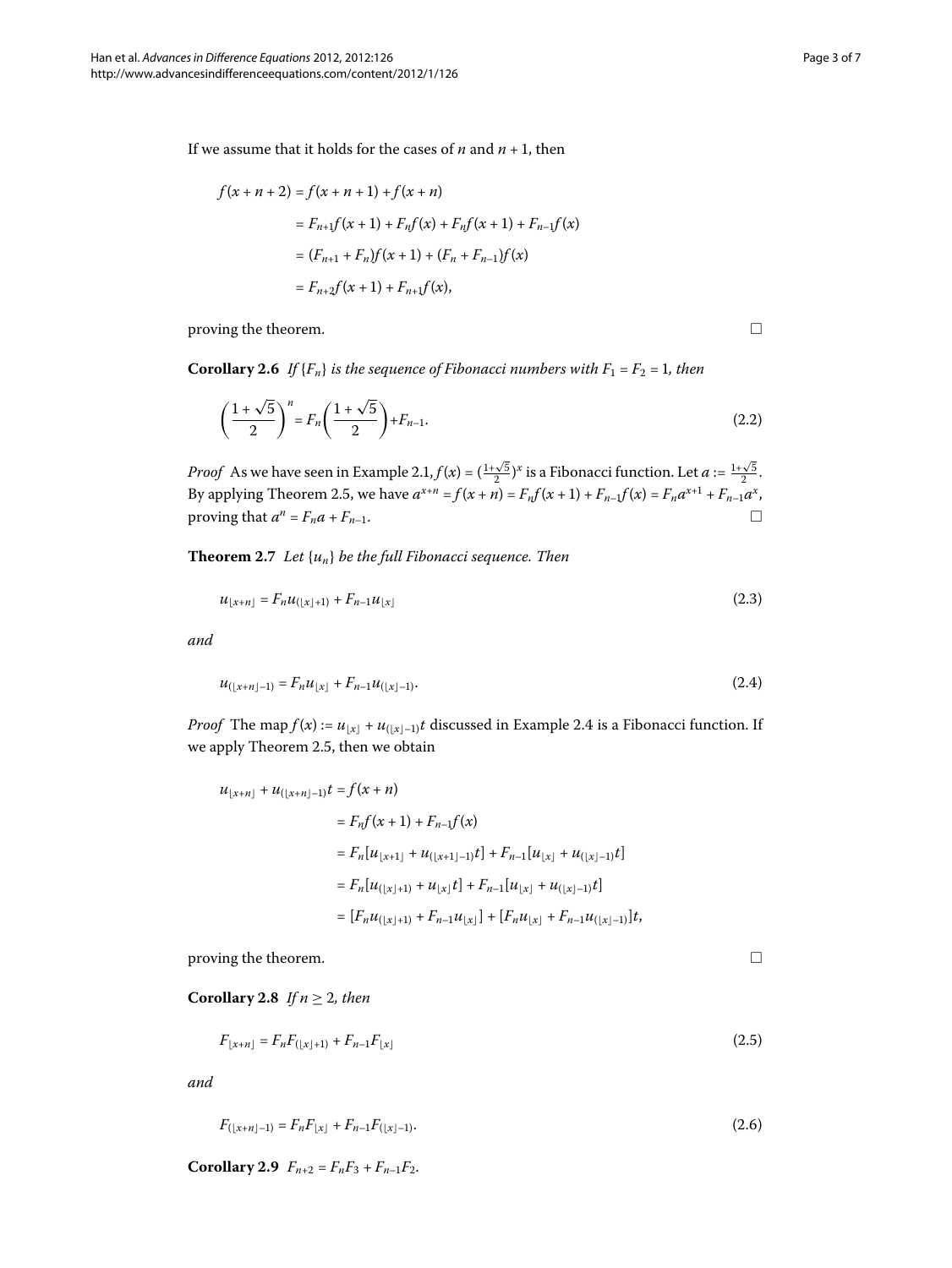*Proof* Let  $x := 2$  in (2[.](#page-2-1)5) or  $x := 3$  in (2.6).

# **3** *f***-even and** *f***-odd functions**

In this section, we develop the notion of Fibonacci functions using the concept of *f* -even and *f* -odd functions.

**Definition 3.1** Let  $a(x)$  be a real-valued function of a real variable such that if  $a(x)h(x) \equiv 0$ and  $h(x)$  is continuous then  $h(x) \equiv 0$ . The map  $a(x)$  is said to be an *f*-*even function* (resp., *f*-*odd function*) if  $a(x + 1) = a(x)$  (resp.,  $a(x + 1) = -a(x)$ ) for any  $x \in \mathbb{R}$ .

**Example 3.2** If  $a(x) = x - |x|$ , then  $a(x)h(x) \equiv 0$  implies  $h(x) = 0$  if  $x \notin Z$ . By continuity of  $h(x)$ , it follows that  $h(n) = \lim_{x \to n} h(x) = 0$  for any integer *n*, and hence  $h(x) \equiv 0$ . Since  $a(x+1) = (x+1) - |x+1| = (x+1) - (|x|+1) = x - |x| = a(x)$ , we see that  $a(x)$  is an *f*-even function.

<span id="page-3-0"></span>**Example 3.3** If  $a(x) = \sin(\pi x)$ , then  $a(x)h(x) \equiv 0$  implies  $h(x) = 0$  if  $x \neq n\pi$  for any integer *n*. By continuity of  $h(x)$  it follows that  $h(n\pi) = \lim_{x \to n\pi} h(x) = 0$  for any integer *n*, and hence  $h(x) \equiv 0$ . Since  $a(x + 1) = \sin(\pi x + \pi) = \sin(\pi x) \cos(\pi) = -\sin(\pi x) = -a(x)$ , we see that  $a(x)$  is an  $f$ -odd function.

**Theorem 3.4** Let  $f(x) = a(x)g(x)$  be a function, where  $a(x)$  is an f-even function and  $g(x)$ *is a continuous function. Then*  $f(x)$  *is a Fibonacci function if and only if*  $g(x)$  *is a Fibonacci function.*

<span id="page-3-1"></span>*Proof* Suppose that  $f(x)$  is a Fibonacci function. Then  $a(x)g(x + 2) = a(x + 2)g(x + 2) =$  $f(x+2) = f(x+1) + f(x) = a(x)[g(x+1) + g(x)].$  Hence  $a(x)[g(x+2) - g(x+1) - g(x)] \equiv 0$  and  $g(x+2) - g(x+1) - g(x) \equiv 0$ , *i.e.*,  $g(x+2) = g(x+1) + g(x)$  and  $g(x)$  is a Fibonacci function. On the other hand, if  $g(x)$  is any Fibonacci function, then  $a(x + 2) = a(x + 1) + a(x)$  implies that  $f(x) = a(x)g(x)$  is also a Fibonacci function.

**Example 3[.](#page-1-1)5** It follows from Example 2.1 that  $g(x) = (\frac{1+\sqrt{5}}{2})^x$  is a Fibonacci function. Since  $a(x) = x - \lfloor x \rfloor$  is an *f* -even function, by Theorem 3[.](#page-3-0)4,  $f(x) = a(x)g(x) = (x - \lfloor x \rfloor)(\frac{1+\sqrt{5}}{2})^x$  is a Fibonacci function.

**Example 3.6** If we define  $a(x) = 1$  if x is rational and  $a(x) = -1$  if x is irrational, then  $a(x + 1) = a(x)$  for any  $x \in \mathbb{R}$ . Also, if  $a(x)h(x) \equiv 0$ , then  $h(x) \equiv 0$  whether or not  $h(x)$  is continuous. Thus  $a(x)$  is an *f*-even function. In Example 3.5, we have seen that  $f(x) =$  $(x - \lfloor x \rfloor)(\frac{1+\sqrt{5}}{2})^x$  is a Fibonacci function[.](#page-3-0) By applying Theorem 3.4, the map defined by

$$
a(x)f(x) = \begin{cases} (x - \lfloor x \rfloor)(\frac{1 + \sqrt{5}}{2})^x & \text{if } x \in Q, \\ -(x - \lfloor x \rfloor)(\frac{1 + \sqrt{5}}{2})^x & \text{otherwise,} \end{cases}
$$

is also a Fibonacci function.

Now, we discuss *f* -odd functions with Fibonacci functions. Let *a*(*x*) be an *f* -odd function and  $g(x)$  be a continuous function. Let  $f(x)$  be a Fibonacci function such that  $f(x) =$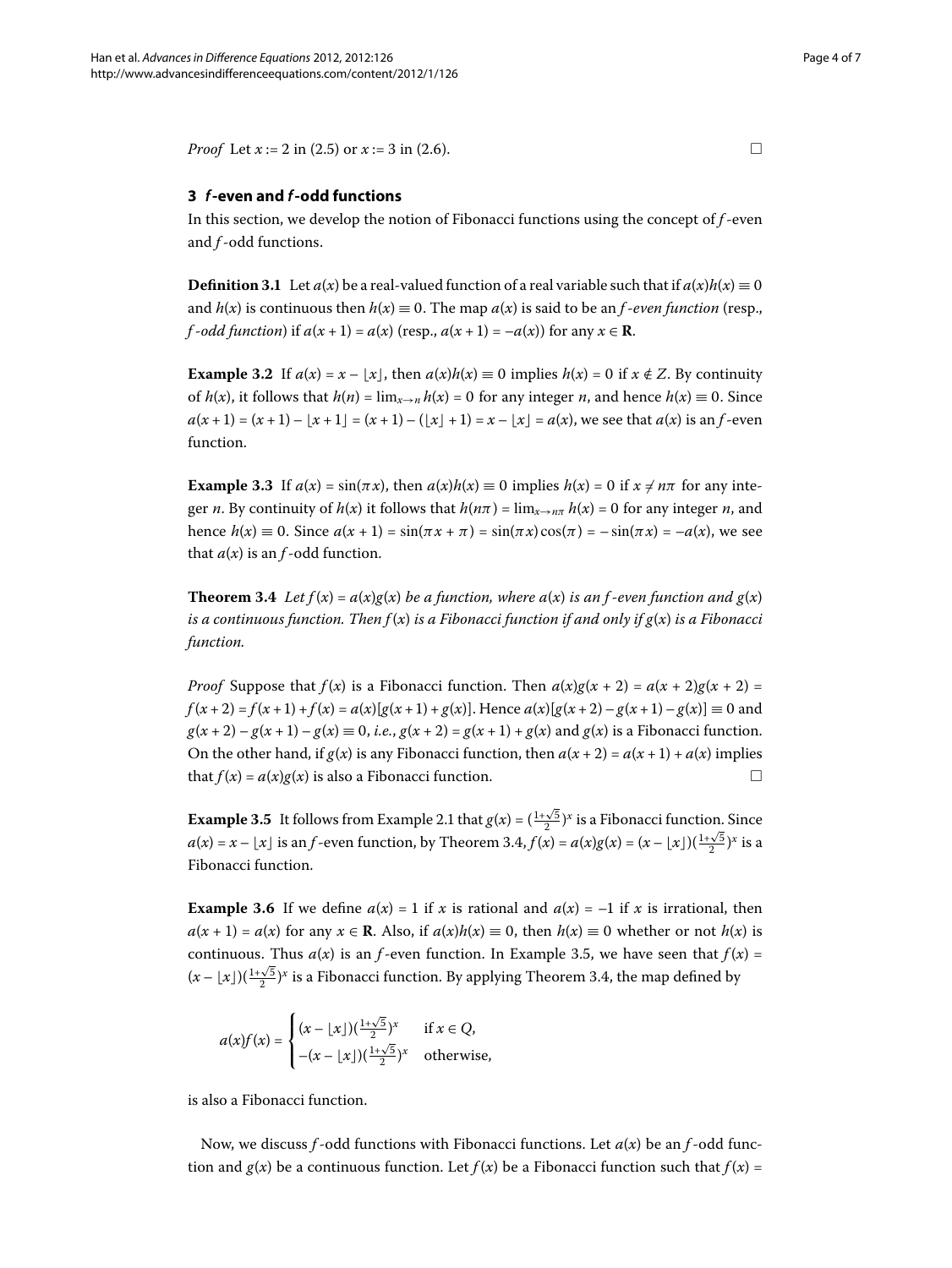$a(x)g(x)$ . Then  $a(x)[g(x+2) + g(x+1) - g(x)] = 0$ . In this situation, the characteristic equation  $r^2 + r - 1 = 0$  yields solutions of the type  $\frac{-1 \pm \sqrt{5}}{2}$ , and thus for  $r > 0$ , the solution type is  $g(x) = (\frac{\sqrt{5}-1}{2})^x$ , whereas  $(\frac{-1-\sqrt{5}}{2})^x$  is not a real number except for special values of *x*.

<span id="page-4-0"></span>A function *f* defined on **R** satisfying  $f(x + 2) = -f(x + 1) + f(x)$  for all  $x \in \mathbb{R}$  is said to be an *odd Fibonacci function*. Similarly, a sequence  $\{a_n\}_{n=0}^{\infty}$  with  $a_{n+2} = -a_{n+1} + a_n$  is said to be an *odd Fibonacci sequence*.

**Example 3.7** A sequence  $\{1, 1, 0, 1, -1, 2, -3, 5, ...\}$  is an odd Fibonacci sequence.

**Corollary 3.8** Let  $f(x) = a(x)g(x)$  be a function, where  $a(x)$  is an f-odd function and  $g(x)$ *is a continuous function. Then f* (*x*) *is a Fibonacci function if and only if g*(*x*) *is an odd Fibonacci function.*

*Proof* Similar to the proof of Theorem 3.4.  $\Box$ 

<span id="page-4-1"></span>**Example 3.9** The function  $g(x) = (\frac{\sqrt{5}-1}{2})^x$  is an odd Fibonacci function. Since  $a(x) =$  $sin(\pi x)$  is an *f*-odd function, by Corollary 3[.](#page-4-0)8, we can see that the function  $f(x) =$  $\sin(\pi x) (\frac{\sqrt{5}-1}{2})^x$  is a Fibonacci function.

#### **4 Quotients of Fibonacci functions**

In this section, we discuss the limit of the quotient of a Fibonacci function.

**Theorem 4.1** If  $f(x)$  is a Fibonacci function, then the limit of quotient  $\frac{f(x+1)}{f(x)}$  exists.

*Proof* If we consider a quotient  $\frac{f(x+1)}{f(x)}$  of a Fibonacci function  $f(x)$ , we have 4 cases: (i)  $f(x) > 0$ ,  $f(x + 1) > 0$ ; (ii)  $f(x) < 0$ ,  $f(x + 1) > 0$ ; (iii)  $f(x) > 0$ ,  $f(x + 1) < 0$ ; (iv)  $f(x) < 0$ , *f* (*x* + 1) < 0. Consider (iii). If we let  $\alpha := f(x) > 0$ ,  $\beta := f(x + 1) < 0$ , then  $f(x + 2) = \alpha - \beta$ ,  $f(x+3) = \alpha - 2\beta$ ,  $f(x+4) = 2\alpha - 3\beta = F_3\alpha - F_4\beta$  and  $f(x+5) = F_4\alpha - F_5\beta$ . In this fashion, we obtain  $f(x + n) = F_n \alpha - F_{n+1} \beta$  for any natural number  $n \in \mathbb{N}$ . Given  $x' \in \mathbb{R}$ , there exist *x* ∈ **R** and *n* ∈ **Z** such that  $x' = x + n$ . Hence

$$
\frac{f(x'+1)}{f(x')} = \frac{f(x+n+1)}{f(x+n)} \n= \frac{F_{n+1}\alpha - F_n\beta}{F_n\alpha - F_{n-1}\beta} \n= \frac{\frac{F_{n+1}}{F_n}\alpha - \beta}{\alpha - \frac{F_n}{F_{n-1}}} \n\to \frac{\Phi\alpha - \beta}{\alpha - \frac{\beta}{\Phi}} = \Phi,
$$

where  $\lim_{n\to\infty} \frac{F_{n+1}}{F_n} = \Phi = \frac{1+\sqrt{5}}{2}$ . Thus  $\lim_{x\to\infty} \frac{f(x+1)}{f(x)} = \Phi$ . Case (ii) is similar to the case (iii). Consider the case (i):  $f(x) > 0$ ,  $f(x + 1) > 0$ . We may change  $\frac{f(x+1)}{f(x)}$  by  $\frac{f(\delta+2n+1)}{f(\delta+2n)}$ , since any real number *x* (> 0) can be written *x* =  $\delta$  + 2*n* for some  $\delta \in \mathbf{R}$  and *n*  $\in \mathbf{N}$ . Consider a sequence  $\{\frac{f(\delta+2n+1)}{f(\delta+2n)}\}_{n=1}^{\infty}$ .

$$
\frac{f(\delta+2n+1)}{f(\delta+2n)} = \frac{f(\delta+2n)+f(\delta+2n-1)}{f(\delta+2n)} = 1 + \frac{f(\delta+2n-1)}{f(\delta+2n)} < 2,
$$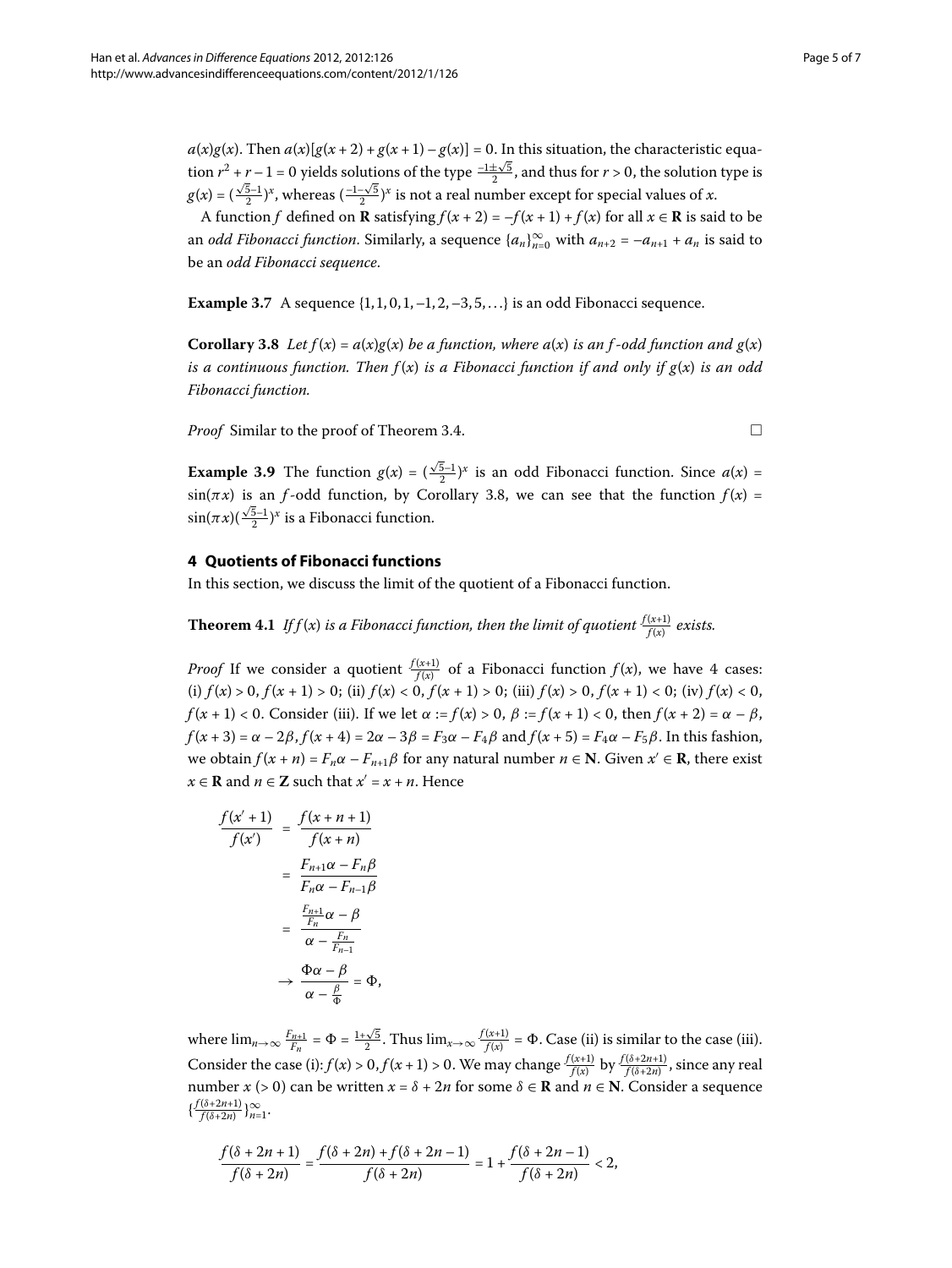since  $\frac{f(\delta+2n-1)}{f(\delta+2n)} < 1$ . We claim that  $\{\frac{f(\delta+2n+1)}{f(\delta+2n)}\}_{n=1}^{\infty}$  is monotonically increasing. Since  $\frac{f(\delta+2n+3)}{f(\delta+2n+2)} - \frac{f(\delta+2n+3)f(\delta+2n)-f(\delta+2n+2)f(\delta+2n+1)}{f(\delta+2n)} = \frac{f(\delta+2n+3)f(\delta+2n)-f(\delta+2n+2)f(\delta+2n+1)}{$ is positive.

$$
f(\delta + 2n + 3)f(\delta + 2n) - f(\delta + 2n + 2)f(\delta + 2n + 1)
$$
  
= 
$$
[f(\delta + 2n + 2) + f(\delta + 2n + 1)]f(\delta + 2n) - f(\delta + 2n + 2)f(\delta + 2n + 1)
$$
  
= 
$$
f(\delta + 2n + 2)[f(\delta + 2n) - f(\delta + 2n + 1)] + f(\delta + 2n + 1)f(\delta + 2n)
$$
  
> 
$$
f(\delta + 2n)[f(\delta + 2n) - f(\delta + 2n + 1)] + f(\delta + 2n + 1)f(\delta + 2n)
$$
  
= 
$$
[f(\delta + 2n)]^2
$$
  

$$
\geq 0,
$$

which shows that the sequence is monotonically increasing. By the Monotone Convergence Theorem, there exists  $\lim_{x\to\infty} \frac{f(\delta+2n+1)}{f(\delta+2n)} = \lim_{x\to\infty} \frac{f(x+1)}{f(x)}$ . The case (iv) is similar to the case (i). This proves the theorem.  $\Box$ 

**Corollary .** *If f* (*x*) *is a Fibonacci function, then*

$$
\lim_{x \to \infty} \frac{f(x+1)}{f(x)} = \frac{1+\sqrt{5}}{2}.
$$

*Proof* If we let  $\alpha := f(x) > 0$ ,  $\beta := f(x + 1) > 0$ , then

$$
\frac{f(x+n+1)}{f(x+n)} = \frac{F_{n+1}\alpha + F_{n+2}\beta}{F_n\alpha + F_{n+1}\beta}
$$

$$
= \alpha + \frac{\frac{F_{n+2}}{F_{n+1}}\beta}{\frac{F_n}{F_{n+1}} + \beta}
$$

$$
\rightarrow \frac{\alpha + \Phi\beta}{\frac{\alpha}{\Phi} + \beta} = \Phi.
$$

It is shown already in the proof of Theorem 4[.](#page-4-1)1 for the case of  $\alpha := f(x) > 0$ ,  $\beta := f(x+1) < 0$ that the limit of the quotient  $\frac{f(x+n+1)}{f(x+n)}$  converges to  $\Phi$ , proving the corollary.  $\Box$ 

#### <span id="page-5-2"></span><span id="page-5-1"></span><span id="page-5-0"></span>**Competing interests**

The authors declare that they have no competing interests.

#### **Authors' contributions**

All authors conceived of the study, participated in its design and coordination, drafted the manuscript, participated in the sequence alignment, and read and approved the final manuscript.

#### **Author details**

<sup>1</sup>Department of Applied Mathematics, Hanyang University, Ahnsan, 426-791, Korea. <sup>2</sup>Department of Mathematics, Research Institute for Natural Sciences, Hanyang University, Seoul, 133-791, Korea. <sup>3</sup>Department of Mathematics, University of Alabama, Tuscaloosa, AL 35487-0350, USA.

#### **Acknowledgement**

The authors are grateful to the referee's valuable suggestions and help.

Received: 16 May 2012 Accepted: 11 July 2012 Published: 25 July 2012